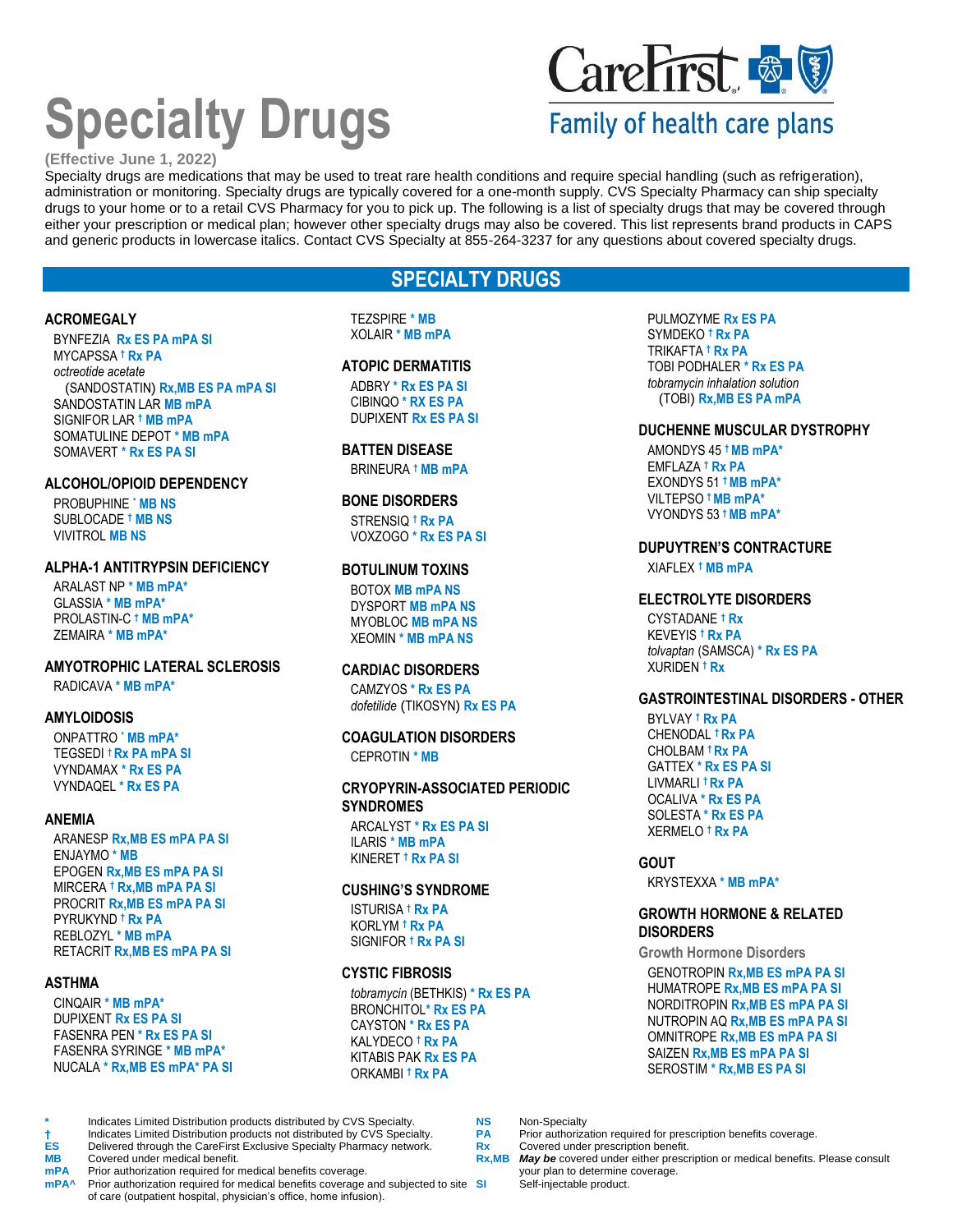SKYTROFA **\* Rx,MB ES PA SI** ZOMACTON **Rx,MB ES mPA PA SI** ZORBTIVE **Rx,MB ES PA SI**

**IGF-1 Deficiency** INCRELEX **\* Rx,MB ES PA mPA SI**

#### **HEMATOPOIETICS**

MOZOBIL **\* MB mPA**

#### **HEMOPHILIA, VON WILLEBRAND DISEASE & RELATED BLEEDING DISORDERS**

ADVATE **MB mPA** ADYNOVATE **MB mPA** AFSTYLA **MB mPA** ALPHANATE **MB mPA** ALPHANINE SD **\* MB mPA** ALPROLIX **MB mPA** BENEFIX **MB mPA** COAGADEX **\* MB mPA** CORIFACT **\* MB mPA** *desmopressin* (STIMATE) **† MB mPA** ELOCTATE **MB mPA** ESPEROCT **\* MB mPA** FEIBA NF **MB mPA** FIBRYGA **MB mPA** HEMLIBRA **Rx,MB ES mPA PA SI** HEMOFIL M **MB mPA** HUMATE-P **MB mPA** IDELVION **MB mPA** IXINITY **MB mPA** JIVI **MB mPA** KOATE-DVI **MB mPA** KOGENATE FS **MB mPA** KOVALTRY **MB mPA** MONONINE **MB mPA** NOVOEIGHT **\* MB mPA** NOVOSEVEN RT **MB mPA** NUWIQ **\* MB mPA** OBIZUR **\* MB mPA** PROFILNINE SD **\* MB mPA** REBINYN **MB mPA** RECOMBINATE **MB mPA** RIASTAP **MB mPA** RIXUBIS **MB mPA** SEVENFACT **\* MB mPA** STIMATE **Rx PA mPA** TRETTEN **\* MB mPA** VONVENDI **\* MB mPA** WILATE **MB mPA** XYNTHA **MB mPA**

### **HEPATITIS C**

DAKLINZA **Rx ES PA** EPCLUSA **Rx ES PA** HARVONI **Rx ES PA** MAVYRET **Rx ES PA** PEGASYS **Rx ES PA SI** PEG-INTRON A **Rx ES PA SI** REBETOL SOLUTION **Rx ES PA** *ribavirin caps* (COPEGUS, REBETOL, RIBASPHERE) **Rx ES PA** *ribavirin tabs* (MODERIBA, RIBASPHERE) **Rx ES PA**

SOVALDI **Rx ES PA** TECHNIVIE **Rx ES PA** VIEKIRA PAK **Rx ES PA** VIEKIRA XR **Rx ES PA** VOSEVI **Rx ES PA** ZEPATIER **Rx ES PA**

#### **HEREDITARY ANGIOEDEMA**

BERINERT **\* Rx,MB ES PA mPA SI** CINRYZE **\* Rx,MB ES PA mPA\* SI** *icatibant acetate* (FIRAZYR) **\* Rx,MB ES PA mPA SI** HAEGARDA **\* Rx,MB ES PA mPA SI** KALBITOR **\* Rx,MB ES PA mPA SI** ORLADEYO **† Rx PA**  RUCONEST **\* Rx,MB ES PA mPA SI** TAKHZYRO **\* Rx,MB ES PA SI**

#### **HEREDITARY TYROSINEMIA**

NITYR **† Rx PA** *nitisinone* (ORFADIN) **† Rx PA**

#### **HIV MEDICATIONS** TROGARZO **† MB**

#### **HORMONAL THERAPIES**

AVEED **\* MB mPA** CAMCEVI **\* MB** ELIGARD **MB mPA** FIRMAGON **MB mPA** FENSOLVI **† MB mPA** *leuprolide acetate* (LUPRON) **Rx ES PA SI** LUPANETA PACK **MB mPA** LUPRON DEPOT **MB mPA** NATPARA **\* Rx ES PA SI** SUPPRELIN LA **\* MB mPA** TRELSTAR **MB mPA** TRIPTODUR **† MB mPA** VANTAS **MB mPA** ZOLADEX **MB mPA**

## **HYPOPHOSPHATEMIA**

CRYSVITA **\* MB mPA\***

#### **IMMUNE DEFICIENCIES & RELATED DISORDERS**

ASCENIV **\* MB mPA\*** BIVIGAM **\* MB mPA\*** CARIMUNE NF **MB mPA\*** CUTAQUIQ **MB mPA\*** CUVITRU **MB mPA\*** CYTOGAM **MB**  FLEBOGAMMA DIF **MB mPA\*** GAMASTAN S/D **MB mPA** GAMMAGARD LIQUID **MB mPA\*** GAMMAGARD S/D **MB mPA\*** GAMMAKED **MB mPA\*** GAMMAPLEX **\* MB mPA\*** GAMUNEX-C **MB mPA\*** HEPAGAM B **MB** HIZENTRA **\* MB mPA\*** HYPERHEP B **MB** HYPERRHO S/D **MB**

HYQVIA **MB mPA\*** MICRHOGAM **MB** NABI-HB **MB** OCTAGAM **MB mPA\*** PANZYGA **MB mPA\*** PRIVIGEN **MB mPA\*** REVCOVI **† Rx,MB SI** RHOGAM **MB** RHOPHYLAC **MB** VARIZIG **MB** WINRHO SDF **MB** XEMBIFY **\* MB mPA\***

#### **INFECTIOUS DISEASE - OTHER**

ACTIMMUNE **\* Rx,MB ES PA mPA SI** ALFERON N **MB** ARIKAYCE **† Rx** LIVTENCITY **† Rx PA** NUZYRA **\* Rx ,MB NS**

#### **INFERTILITY**

BRAVELLE **Rx,MB PA SI** CETROTIDE **Rx,MB PA SI** CHORIONIC GONADOTROPIN **Rx,MB PA SI** FOLLISTIM AQ **Rx,MB PA SI** GANIRELIX ACETATE **Rx,MB PA SI** GONAL-F **Rx,MB PA SI** MENOPUR **Rx,MB PA SI** NOVAREL **Rx,MB PA SI** OVIDREL **Rx,MB PA SI** PREGNYL **Rx,MB PA SI**

#### **INFLAMMATORY BOWEL DISEASE**

AVSOLA **\* MB mPA\*** CIMZIA **Rx,MB ES PA mPA SI** ENTYVIO **MB mPA\*** HUMIRA **Rx ES PA SI** INFLECTRA **MB mPA\*** INFLIXIMAB **MB mPA** REMICADE **MB mPA\*** RENFLEXIS **MB mPA\*** SIMPONI ARIA **MB mPA\*** SIMPONI **Rx ES PA SI** STELARA **Rx,MB ES PA mPA SI** TYSABRI **\* MB mPA\*** XELJANZ **Rx ES PA**

#### **IRON OVERLOAD**

*deferoxamine* (DESFERAL) **MB mPA** *deferasirox* (EXJADE) **\* Rx ES PA** FERRIPROX **† Rx PA** *deferasirox* (JADENU SPRINKLE) **\* Rx ES PA** *deferasirox* (JADENU) **\* Rx ES PA**

#### **LIPID DISORDERS**

EVKEEZA **† MB mPA\*** JUXTAPID **† Rx PA** KYNAMRO **\* Rx,MB ES PA SI**

#### **LIPID DISORDERS - PCSK9 INHIBITORS**

PRALUENT **Rx PA SI NS** REPATHA **Rx PA SI NS**

**\*** Indicates Limited Distribution products distributed by CVS Specialty. **NS** Non-Specialty **†** Indicates Limited Distribution products not distributed by CVS Specialty. **PA** Prior authorization required for prescription benefit.<br> **ES** Delivered through the CareFirst Exclusive Specialty Pharmacy network. Rx Cover **ES** Delivered through the CareFirst Exclusive Specialty Pharmacy network. **Rx** Rx<br> **RX** Covered under medical benefit.

**mPA** Prior authorization required for medical benefits coverage.<br> **mPA** Prior authorization required for medical benefits coverage **Prior authorization required for medical benefits coverage and subjected to site SI** of care (outpatient hospital, physician's office, home infusion).

**MB** Covered under medical benefit. **Rx,MB** *May be* covered under either prescription or medical benefits. Please consult Self-injectable product.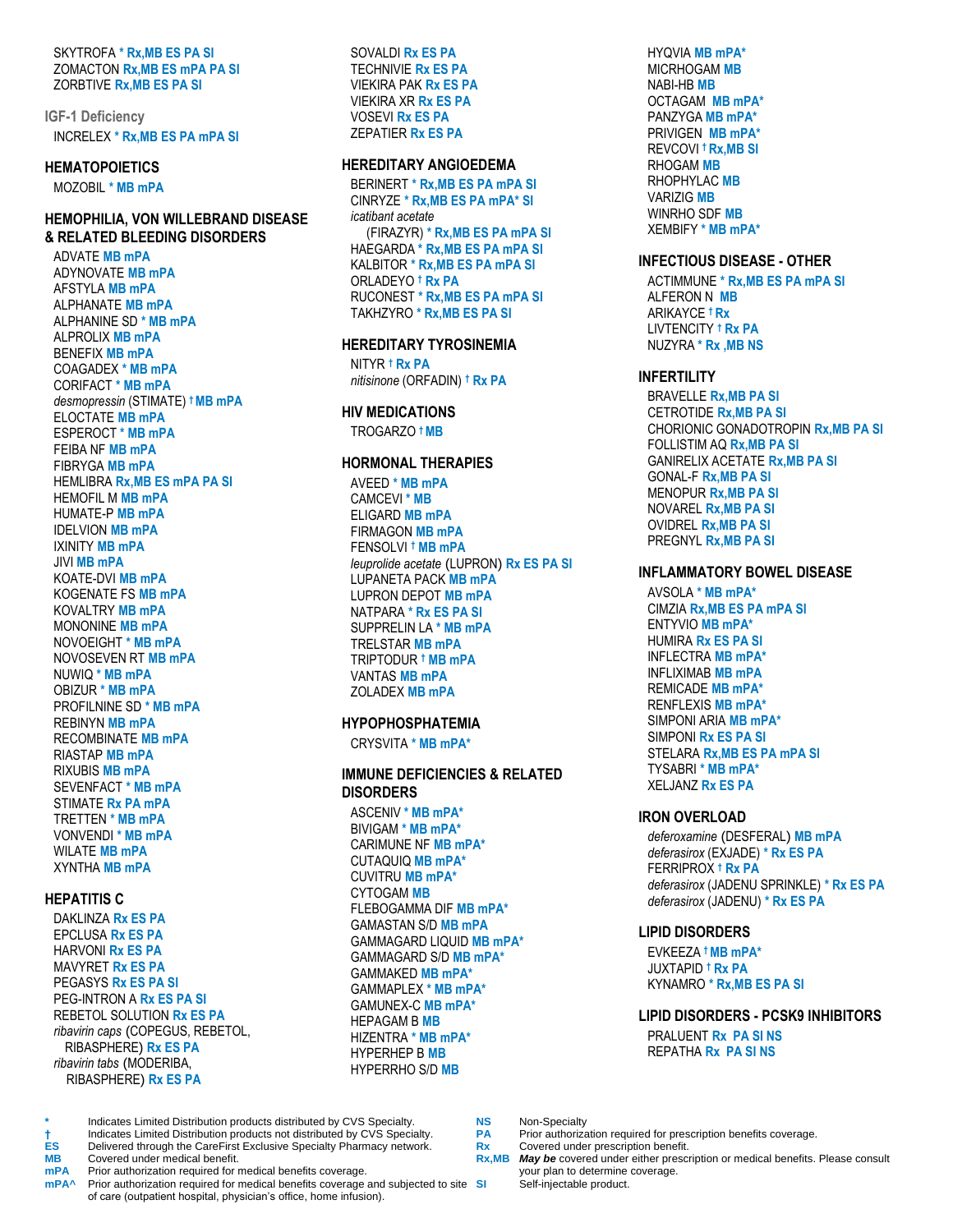#### **LYSOSOMAL STORAGE DISORDERS**

ADAGEN **† MB mPA** ALDURAZYME **\* MB mPA\*** CERDELGA **\* Rx ES PA** CEREZYME **\* MB mPA\*** CYSTADROPS **† Rx PA** CYSTAGON **\* Rx ES PA** CYSTARAN **† Rx PA** ELAPRASE **\* MB mPA\*** ELELYSO **\* MB mPA\*** FABRAZYME **\* MB mPA\*** GALAFOLD **† Rx PA** KANUMA **\* MB mPA\*** LUMIZYME **\* MB mPA\*** MEPSEVII **† MB mPA\*** *miglustat* **Rx ES PA** NAGLAZYME **\* MB mPA\*** NEXVIAZYME **\* MB mPA\*** PROCYSBI **† Rx PA** VIMIZIM **\* MB mPA\*** VPRIV **\* MB mPA\*** ZAVESCA **† Rx PA**

#### **LIPODYSTROPHY**

EGRIFTA **\* Rx ES PA SI** MYALEPT **† Rx,MB PA mPA SI**

#### **MENTAL HEALTH CONDITIONS**

SPRAVATO **\*Rx PA MB mPA NS** ZULRESSO **\*MB mPA**

#### **MOVEMENT DISORDERS**

APOKYN **\* Rx ES PA SI** AUSTEDO **Rx ES PA** DUOPA **† MB mPA** EXSERVAN **† Rx NS** INBRIJA **\* Rx ES PA** INGREZZA **† Rx PA** KYNMOBI **† Rx PA mPA** *droxidopa* (NORTHERA) **\* Rx ES PA** NOURIANZ **\* Rx, NS** NUPLAZID **\* Rx ES PA** *tetrabenazine* (XENAZINE) **\* Rx ES PA**

#### **MULTIPLE SCLEROSIS**

*dalfampridine* (AMPYRA) **\* Rx ES PA** AUBAGIO **\* Rx ES PA** AVONEX **Rx ES PA SI** BAFIERTAM **† Rx PA** BETASERON **Rx ES PA SI** EXTAVIA **Rx ES PA SI** GILENYA 0.5 mg **Rx ES PA** GILENYA 0.25 mg **† Rx PA** *glatiramer acetate* (COPAXONE, GLATOPA) **Rx ES PA SI** KESIMPTA **\* Rx ES PA SI** LEMTRADA **\* MB mPA\*** MAVENCLAD **\* Rx ES PA** MAYZENT **\* Rx ES PA** *mitoxantrone HCl* **MB** OCREVUS **\* MB mPA\*** PONVORY **\* Rx ES PA** PLEGRIDY **\* Rx ES PA SI**

REBIF **Rx ES PA SI** *dimethyl fumarate* (TECFIDERA) **\* Rx ES PA** TYSABRI **\* MB mPA** VUMERITY **\* Rx ES PA** ZEPOSIA **\* Rx ES PA**

#### **NARCOLEPSY/CATAPLEXY**

XYREM **† Rx PA**

#### **NEUROMUSCULAR**

VYVGART **\* MB**

#### **NEUTROPENIA**

FULPHILA **Rx,MB ES PA mPA SI** GRANIX **Rx,MB ES PA mPA SI** LEUKINE **Rx,MB ES PA mPA SI** NEULASTA **Rx,MB ES PA mPA SI** NEUPOGEN **Rx,MB ES PA mPA SI** NIVESTYM **Rx,MB ES PA mPA SI** NYVEPRIA **Rx,MB ES PA mPA SI** RELEUKO **\*Rx ES PA SI** UDENYCA **Rx,MB ES PA mPA SI** ZARXIO **Rx,MB ES PA mPA SI** ZIEXTENZO **\*Rx,MB ES PA mPA SI**

#### **ONCOLOGY - INJECTABLE**

ABECMA **† MB mPA** ABRAXANE **MB mPA** ADCETRIS **\* MB mPA** ALIMTA **MB mPA** ALIQOPA **† MB mPA** ARZERRA **\* MB mPA** ASPARLAS **\* MB mPA** AVASTIN **MB mPA** *azacitidine* (VIDAZA) **Rx,MB ES PA mPA SI** AZEDRA **† MB** BAVENCIO **\* MB mPA\*** BELRAPZO **\* MB mPA** BELEODAQ **\* MB** BENDEKA **\* MB mPA** BESPONSA **\* MB mPA** BESREMI **† Rx PA SI** BLENREP **† MB mPA** BLINCYTO **\* MB mPA** BORTEZOMIB **MB mPA** BREYANZI **† MB mPA** CARVYKTI **† MB mPA** COSELA **† MB mPA** CYRAMZA **\* MB mPA** DANYELZA **† MB** DARZALEX **\* MB mPA** DARZALEX FASPRO **\* MB mPA** *decitabine* (DACOGEN) **MB mPA** ELZONRIS **\* MB mPA** EMPLICITI **\* MB mPA** ENHERTU **\* MB mPA** ERBITUX **MB mPA** ERWINAZE **\*MB mPA** ETOPOPHOS **MB** *etoposide* (TOPOSAR) **MB** EVOMELA **\* MB**

FASLODEX **MB mPA** *fulvestrant* (FASLODEX) **MB mPA** FOLOTYN **MB mPA** FYARRO **† MB** GAZYVA **\* MB mPA** *gemcitabine* (GEMZAR, INFUGEM) **MB mPA** HALAVEN **MB mPA** HERCEPTIN **MB mPA** HERCEPTIN HYLECTA **MB mPA** HERZUMA **\* MB mPA** IMFINZI **\* MB mPA\*** IMLYGIC **† MB mPA** INTRON A **\* Rx,MB ES PA SI** ISTODAX **\* MB mPA** IXEMPRA **MB mPA** JELMYTO **† MB mPA** JEMPERLI **\* MB mPA\*** JEVTANA **MB mPA** KADCYLA **MB mPA** KANJINTI **\* MB mPA** KEYTRUDA **\* MB mPA\*** KIMMTRAK **† MB** KYMRIAH **† MB mPA** KYPROLIS **\* MB mPA** LARTRUVO **† MB mPA** *levoleucovorin*  (FUSILEV, KHAPZORY) **\* MB** LIBTAYO **† MB mPA\*** LUMOXITI **\* MB mPA** LUTATHERA **† MB mPA** MARGENZA **† MB mPA** MARQIBO **† MB** *mitoxantrone HCl* **\* MB** MONJUVI **† MB mPA** MVASI **\* MB mPA** MYLOTARG **\* MB mPA** OGIVRI **\* MB mPA** ONCASPAR **MB mPA** ONIVYDE **† MB** ONTRUZANT **\* MB mPA** OPDIVO **\* MB mPA\*** OPDUALAG **\* MB** *oxaliplatin* **MB mPA** PADCEV **\* MB mPA** PERJETA **\* MB mPA** PEMFEXY **† MB** PEPAXTO **† MB mPA** PHESGO **\* MB mPA** PLUVICTO **† MB** POLIVY **\* MB mPA** PORTRAZZA **\* MB** POTELIGEO **\* MB mPA** PROLEUKIN **\* MB mPA** PROVENGE **MB mPA** RIABNI **\* MB mPA** RITUXAN HYCELA **MB mPA** RITUXAN **MB mPA** RUXIENCE **MB mPA** ROMIDEPSIN **MB mPA** RYBREVANT **\* MB mPA** RYLAZE **† MB mPA** SARCLISA **\* MB mPA** SYLATRON **\* Rx,MB ES PA mPA SI** SYLVANT **\* MB mPA** SYNRIBO **† MB mPA**

Self-injectable product.

- **MB** Covered under medical benefit. **Rx,MB** *May be* covered under either prescription or medical benefits. Please consult
- **mPA** Prior authorization required for medical benefits coverage.<br> **mPA** Prior authorization required for medical benefits coverage. Prior authorization required for medical benefits coverage and subjected to site SI of care (outpatient hospital, physician's office, home infusion).

**ES** Delivered through the CareFirst Exclusive Specialty Pharmacy network. **Rx** Rx Covered under medical benefit.

**<sup>\*</sup>** Indicates Limited Distribution products distributed by CVS Specialty. **NS** Non-Specialty **†** Indicates Limited Distribution products not distributed by CVS Specialty. **PA** Prior authorization required for prescription benefit.<br> **ES** Delivered through the CareFirst Exclusive Specialty Pharmacy network. Rx Cover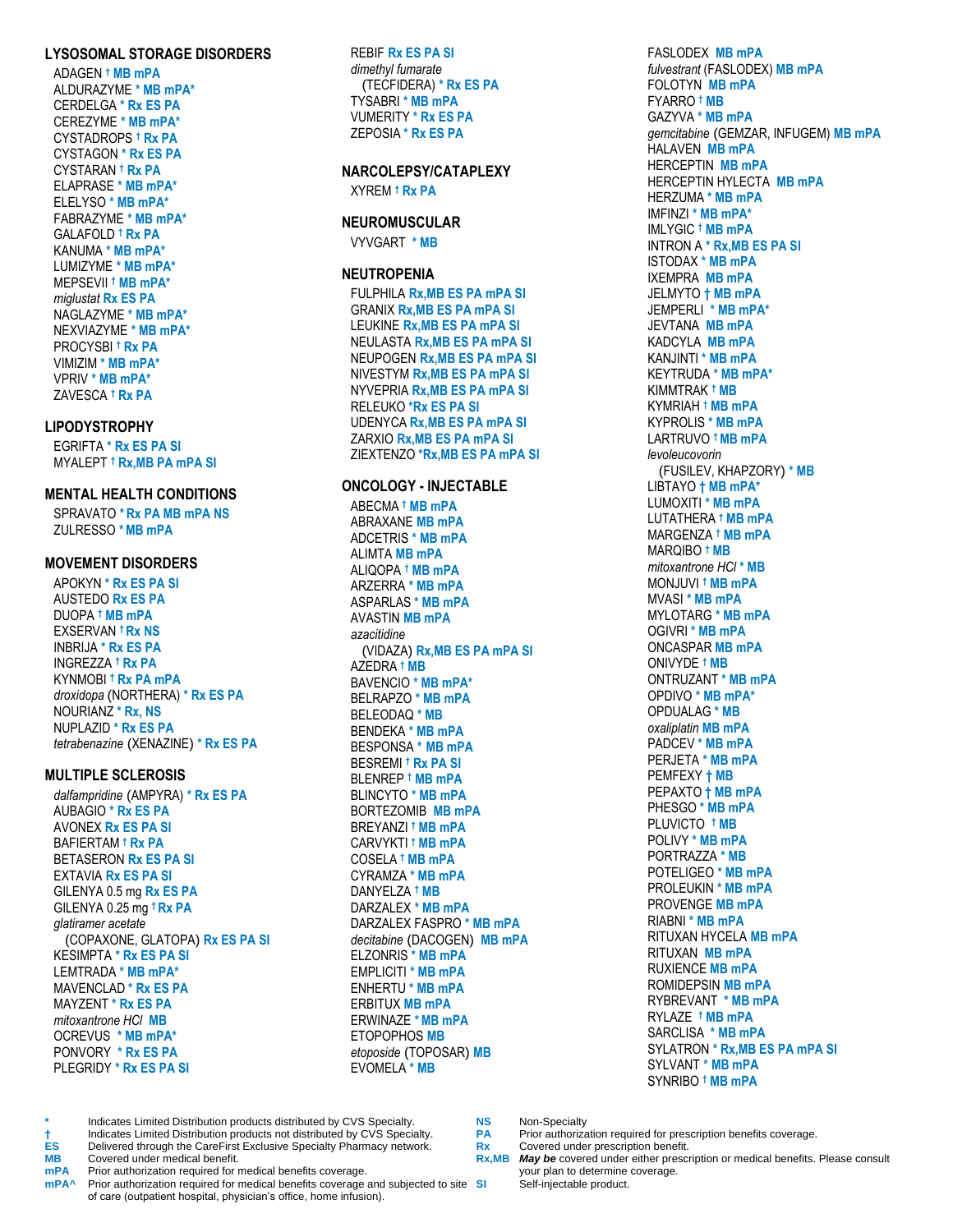**TAXOTERE MB mPA TECARTUS † MB mPA** TECENTRIQ \* MB mPA\* **TEMODAR MB** temsirolimus (TORISEL) MB mPA **TFPADINA MB THYROGEN \* MB TIVDAK \* MB mPA TRAZIMERA MB mPA TREANDA MB mPA** TRODELVY <sup>†</sup> MB mPA **TRUXIMA MB mPA** UNITUXIN <sup>†</sup> MB valrubicin (VALSTAR) MB **VECTIBIX MB mPA VELCADE MB mPA** VORAXAZE <sup>†</sup> MB **VYXEOS + MB XGEVA MB mPA** YERVOY MB mPA\* YESCARTA <sup>†</sup> MB mPA YONDELIS \* MB ZALTRAP \* MB mPA ZEPZELCA \* MB mPA ZIRABEV \* MB mPA zoledronic acid (ZOMETA) MB mPA ZYNLONTA † MB mPA

#### **ONCOLOGY - ORAL/TOPICAL**

abiraterone acetate (YONSA) \* Rx ES PA ALECENSA \* Rx ES PA **ALUNBRIG Rx ES PA** AYVAKIT <sup>†</sup> **Rx PA BALVERSA † Rx PA** bexarotene (TARGRETIN) Rx ES PA **BOSULIF Rx ES PA BRAFTOVI † Rx PA BRUKINSA † Rx PA CABOMETYX \* Rx ES PA** CALQUENCE <sup>†</sup> Rx PA capecitabine (XELODA) Rx ES PA CAPRELSA † Rx PA **COMETRIQ \* Rx ES PA COPIKTRA † Rx PA COTELLIC \* Rx ES PA** DAURISMO \* Rx ES PA **ERIVEDGE \* Rx ES PA ERLEADA \* Rx ES PA** etoposide Rx, MB everolimus (AFINITOR) Rx ES PA **EXKIVITY <sup>†</sup> Rx PA FARYDAK \* Rx ES PA** FOTIVDA † Rx PA GAVRETO <sup>†</sup> Rx PA GILOTRIF † Rx PA **HYCAMTIN Rx ES PA IBRANCE \* Rx ES PA ICLUSIG † Rx PA IDHIFA \* Rx ES PA** imatinib (GLEEVEC) Rx ES PA **IMBRUVICA † Rx PA INLYTA \* Rx ES PA INREBIC \* Rx ES PA INQOVI \* Rx ES PA** 

 $\star$ 

ĖS.

**MB** 

**IRESSA \* Rx ES PA JAKAFI \* Rx ES PA** KOSELUGO † Rx PA KISQALI FEMARA CO-PACK Rx ES PA **KISOALI Rx ES PA** I FNVIMA † Rx PA **I ONSURE \* Rx ES PA** LORBRENA \* Rx ES PA LUMAKRAS \* Rx ES PA LYNPARZA † Rx PA MATULANE <sup>†</sup> Rx PA **MEKINIST \* Rx ES PA** MEKTOVI<sup>t</sup> Rx PA NERLYNX \* Rx ES PA NEXAVAR \* Rx ES PA NINLARO \* Rx ES PA NUBEQA \* Rx ES PA ODOMZO \* Rx ES PA **ONUREG \* Rx ES PA** PEMAZYRE <sup>†</sup> Rx PA PIQRAY \* Rx ES PA POMALYST \* Rx ES PA PURIXAN \* Rx ES **OINLOCK † Rx PA RETEVMO \* Rx ES PA REVLIMID \* Rx ES PA** REZUROCK † Rx PA **ROZLYTREK \* Rx ES PA RUBRACA Rx ES PA RYDAPT Rx ES PA SCEMBLIX \* Rx ES PA SPRYCEL Rx ES PA** STIVARGA \* Rx ES PA sunitinib (SUTENT) Rx ES PA **TABRECTA Rx ES PA** TAFINLAR \* Rx ES PA TAGRISSO \* Rx ES PA TALZENNA \* Rx ES PA erlotinib (TARCEVA) \* Rx ES PA TARGRETIN GEL Rx ES PA **TASIGNA Rx ES PA** temozolomide (TEMODAR) Rx, MB ES mPA PA TAZVERIK † Rx PA **TEPMETKO † Rx PA** THALOMID Rx ES PA TIBSOVO † Rx PA **TRUSELTIQ † Rx PA** TUKYSA † **Rx PA** lapatinib ditosylate (TYKERB) \* Rx ES PA UKONIQ<sup>t</sup> Rx PA VALCHLOR <sup>†</sup> Rx PA **VENCLEXTA † Rx PA VERZENIO \* Rx ES PA** VISTOGARD † Rx **VITRAKVI \* Rx ES PA** VIZIMPRO \* Rx ES PA VONJO † Rx PA **VOTRIENT \* Rx ES PA WELIREG † Rx PA XALKORI \* Rx ES PA XERMELO † Rx PA XOSPATA † Rx PA** XPOVIO † Rx PA **XTANDI \* Rx FS PA** ZEJULA † Rx PA

ZELBORAF \* Rx ES PA ZOLINZA Rx ES PA ZYDELIG \* Rx ES PA ZYKADIA \* Rx ES PA ZYTIGA \* Rx ES PA

#### **OSTEOARTHRITIS**

**DUROLANE MB mPA NS EUFLEXXA MB mPA NS GEL-ONE MB mPA NS GELSYN-3 MB mPA NS** GENVISC 850 \* MB mPA NS **HYALGAN MB mPA NS HYMOVIS \* MB mPA NS MONOVISC MB mPA NS ORTHOVISC MB mPA NS SUPARTZ FX MB mPA NS** SYNVISC ONE MB mPA NS **SYNVISC MB mPA NS TRILURON MB mPA NS** TRIVISC \* MB mPA NS VISCO-3 MB mPA NS

#### **OSTEOPOROSIS**

**FORTEO Rx ES PA SI EVENITY MB mPA PROLIA MB mPA RECLAST MB mPA TYMLOS Rx ES PA SI** zoledronic acid (RECLAST) MB mPA

#### **PAIN MANAGEMENT**

PRIALT <sup>t</sup>MB **QUTENZA + MB** 

#### PAROXYSMAL NOCTURNAL **HEMOGLOBINURIA**

EMPAVELI<sup>t</sup>MB mPA SOLIRIS \* MB mPA\* ULTOMIRIS \* MB mPA\*

#### **PHENYLKETONURIA**

sapropterin dihydrochloride (KUVAN) \* Rx ES PA PALYNZIQ<sup>\*</sup> Rx PA SI

#### **PRE-TERM BIRTH**

hydroxyprogesterone caproate (MAKENA) \* MB mPA

#### **PSORIASIS**

CIMZIA Rx.MB ES PA mPA SI **COSENTYX \* Rx.MB ES PA mPA SI ENBREL Rx ES PA SI HUMIRA Rx ES PA SI** ILUMYA \* MB mPA INFLECTRA MB mPA\* **INFLIXIMAB MB mPA OTEZLA Rx ES PA OTREXUP Rx ES PA SI** RASUVO Rx ES PA SI **REMICADE MB mPA\* RENELEXIS MB mPA\*** 

Indicates Limited Distribution products distributed by CVS Specialty. Indicates Limited Distribution products not distributed by CVS Specialty. Delivered through the CareFirst Exclusive Specialty Pharmacy network. Covered under medical benefit.

```
Prior authorization required for medical benefits coverage.
mPA
```
mPA<sup>^</sup> Prior authorization required for medical benefits coverage and subjected to site SI of care (outpatient hospital, physician's office, home infusion).

Non-Specialty

**NS** 

- Prior authorization required for prescription benefits coverage. **PA**
- $Rx$ Covered under prescription benefit.
- Rx,MB May be covered under either prescription or medical benefits. Please consult your plan to determine coverage. Self-injectable product.